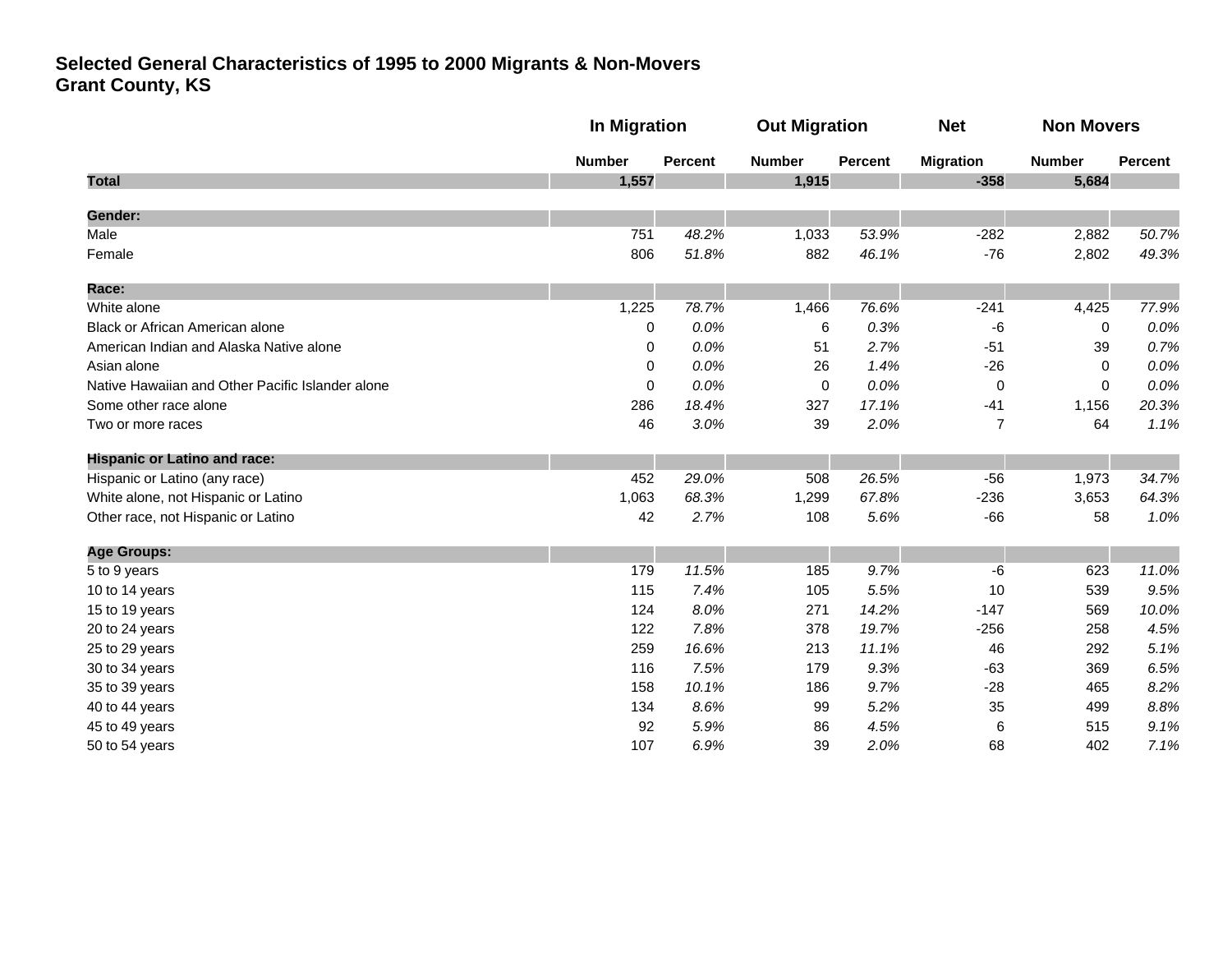|                                                                   | <b>In Migration</b> |                | <b>Out Migration</b> |                | <b>Net</b>       | <b>Non Movers</b> |         |
|-------------------------------------------------------------------|---------------------|----------------|----------------------|----------------|------------------|-------------------|---------|
|                                                                   | <b>Number</b>       | <b>Percent</b> | <b>Number</b>        | <b>Percent</b> | <b>Migration</b> | <b>Number</b>     | Percent |
| <b>Age Groups (continued):</b>                                    |                     |                |                      |                |                  |                   |         |
| 55 to 59 years                                                    | 24                  | 1.5%           | 63                   | 3.3%           | $-39$            | 314               | 5.5%    |
| 60 to 64 years                                                    | 21                  | 1.3%           | 61                   | 3.2%           | $-40$            | 198               | 3.5%    |
| 65 to 69 years                                                    | 15                  | 1.0%           | 9                    | 0.5%           | 6                | 275               | 4.8%    |
| 70 to 74 years                                                    | 17                  | 1.1%           | 19                   | 1.0%           | $-2$             | 123               | 2.2%    |
| 75 to 79 years                                                    | $\mathbf 0$         | 0.0%           | 17                   | 0.9%           | $-17$            | 103               | 1.8%    |
| 80 to 84 years                                                    | 26                  | 1.7%           | $\mathbf 0$          | 0.0%           | 26               | 114               | 2.0%    |
| 85 years and over                                                 | 48                  | 3.1%           | 5                    | 0.3%           | 43               | 26                | 0.5%    |
| <b>Educational Attainment (Population age 25 years and over):</b> |                     |                |                      |                |                  |                   |         |
| Less than 9th grade                                               | 160                 | 15.7%          | 92                   | 9.4%           | 68               | 537               | 14.5%   |
| 9th - 12th grade, no diploma                                      | 123                 | 12.1%          | 59                   | 6.0%           | 64               | 521               | 14.1%   |
| High school graduate or equivalency                               | 240                 | 23.6%          | 312                  | 32.0%          | $-72$            | 1,079             | 29.2%   |
| Some college, no degree                                           | 235                 | 23.1%          | 277                  | 28.4%          | $-42$            | 805               | 21.8%   |
| Associate degree                                                  | 32                  | 3.1%           | 45                   | 4.6%           | $-13$            | 263               | 7.1%    |
| Bachelor's degree                                                 | 163                 | 16.0%          | 147                  | 15.1%          | 16               | 398               | 10.8%   |
| Graduate or professional degree                                   | 64                  | 6.3%           | 44                   | 4.5%           | 20               | 92                | 2.5%    |
| Household Types (HH population age 5 years and over):             |                     |                |                      |                |                  |                   |         |
| Married-couple family HH with children under 18                   | 860                 | 57.7%          | 910                  | 50.8%          | $-50$            | 3,010             | 53.0%   |
| Married-couple family HH without children under 18                | 250                 | 16.8%          | 180                  | 10.1%          | 70               | 1,530             | 26.9%   |
| Other family households with children under 18                    | 130                 | 8.7%           | 300                  | 16.8%          | $-170$           | 570               | 10.0%   |
| Other family households without children under 18                 | 60                  | 4.0%           | 40                   | 2.2%           | 20               | 80                | 1.4%    |
| Non-family households                                             | 190                 | 12.8%          | 360                  | 20.1%          | $-170$           | 490               | 8.6%    |
| Household Income in 1999 (HH population age 5 years and over):    |                     |                |                      |                |                  |                   |         |
| Under \$25,000                                                    | 350                 | 23.5%          | 450                  | 25.1%          | $-100$           | 1,020             | 18.0%   |
| \$25,000 to \$49,999                                              | 670                 | 45.0%          | 730                  | 40.8%          | $-60$            | 1,970             | 34.7%   |
| \$50,000 to \$74,999                                              | 270                 | 18.1%          | 380                  | 21.2%          | $-110$           | 1,570             | 27.6%   |
| \$75,000 to \$99,999                                              | 140                 | 9.4%           | 110                  | 6.1%           | 30               | 670               | 11.8%   |
| \$100,000 to \$199,999                                            | 40                  | 2.7%           | 80                   | 4.5%           | $-40$            | 410               | 7.2%    |
| \$200,000 or more                                                 | 20                  | 1.3%           | 30                   | 1.7%           | $-10$            | 50                | 0.9%    |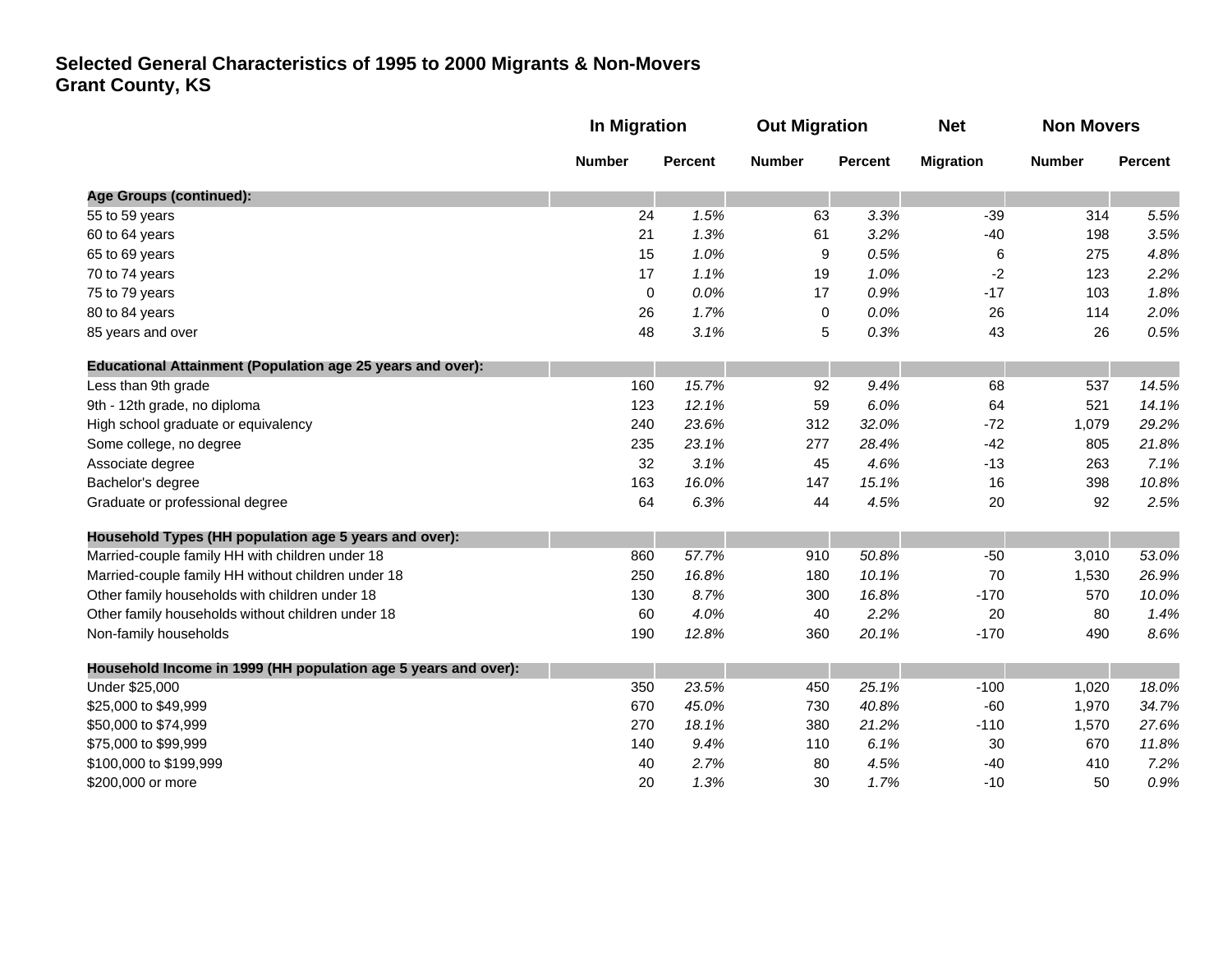|                                                                                       | In Migration  |                | <b>Out Migration</b> |                | <b>Net</b>       | <b>Non Movers</b> |         |
|---------------------------------------------------------------------------------------|---------------|----------------|----------------------|----------------|------------------|-------------------|---------|
|                                                                                       | <b>Number</b> | <b>Percent</b> | <b>Number</b>        | <b>Percent</b> | <b>Migration</b> | <b>Number</b>     | Percent |
| Income of Persons in 1999 (Population age 16 and over):                               |               |                |                      |                |                  |                   |         |
| No income                                                                             | 217           | 17.7%          | 147                  | 9.2%           | 70               | 507               | 11.6%   |
| less than \$4,999                                                                     | 177           | 14.5%          | 291                  | 18.3%          | $-114$           | 546               | 12.5%   |
| \$5,000 - \$9,999                                                                     | 93            | 7.6%           | 212                  | 13.3%          | $-119$           | 439               | 10.0%   |
| \$10,000 - \$14,999                                                                   | 137           | 11.2%          | 197                  | 12.4%          | $-60$            | 372               | 8.5%    |
| \$15,000 - \$19,999                                                                   | 119           | 9.7%           | 139                  | 8.7%           | $-20$            | 340               | 7.8%    |
| \$20,000 - \$24,999                                                                   | 153           | 12.5%          | 156                  | 9.8%           | -3               | 330               | 7.5%    |
| \$25,000 - \$34,999                                                                   | 126           | 10.3%          | 223                  | 14.0%          | $-97$            | 670               | 15.3%   |
| \$35,000 - \$49,999                                                                   | 127           | 10.4%          | 125                  | 7.9%           | $\overline{c}$   | 577               | 13.2%   |
| \$50,000 - \$74,999                                                                   | 46            | 3.8%           | 57                   | 3.6%           | $-11$            | 429               | 9.8%    |
| \$75,000 - \$99,999                                                                   | $\mathbf 0$   | 0.0%           | 11                   | 0.7%           | $-11$            | 93                | 2.1%    |
| \$100,000 and over                                                                    | 29            | 2.4%           | 34                   | 2.1%           | -5               | 75                | 1.7%    |
| Labor Force Status (Population age 16 and over):                                      |               |                |                      |                |                  |                   |         |
| Employed                                                                              | 804           | 65.7%          | 1,055                | 66.3%          | $-251$           | 2,696             | 61.6%   |
| Unemployed                                                                            | 69            | 5.6%           | 65                   | 4.1%           | 4                | 105               | 2.4%    |
| Armed forces                                                                          | $\mathbf 0$   | 0.0%           | 52                   | 3.3%           | $-52$            | $\mathbf 0$       | 0.0%    |
| Not in labor force                                                                    | 351           | 28.7%          | 420                  | 26.4%          | $-69$            | 1,577             | 36.0%   |
| Occupation (Employed civilian population age 16 and over):                            |               |                |                      |                |                  |                   |         |
| Management, professional and related occupations :                                    |               |                |                      |                |                  |                   |         |
| Management business and financial                                                     | 125           | 15.5%          | 111                  | 10.5%          | 14               | 345               | 12.8%   |
| Professional and related                                                              | 119           | 14.8%          | 187                  | 17.7%          | $-68$            | 314               | 11.6%   |
| Service occupations:                                                                  |               |                |                      |                |                  |                   |         |
| Protective service                                                                    | 13            | 1.6%           | 26                   | 2.5%           | $-13$            | 25                | 0.9%    |
| Other service                                                                         | 98            | 12.2%          | 215                  | 20.4%          | $-117$           | 317               | 11.8%   |
| Sales and office occupations:<br>Sales and related                                    | 57            | 7.1%           | 120                  | 11.4%          | $-63$            | 214               | 7.9%    |
| Office and administrative support                                                     | 102           | 12.7%          | 157                  | 14.9%          | $-55$            | 457               | 17.0%   |
| Farming fishing and forestry occupations                                              | 46            | 5.7%           | 32                   | 3.0%           | 14               | 131               | 4.9%    |
|                                                                                       |               |                |                      |                |                  |                   |         |
| Construction, extractions and maintenance occupations:<br>Construction and extraction | 76            | 9.5%           | 51                   | 4.8%           | 25               | 261               | 9.7%    |
| Installation maintenance and repair                                                   | 56            | 7.0%           | 48                   | 4.5%           | 8                | 207               | 7.7%    |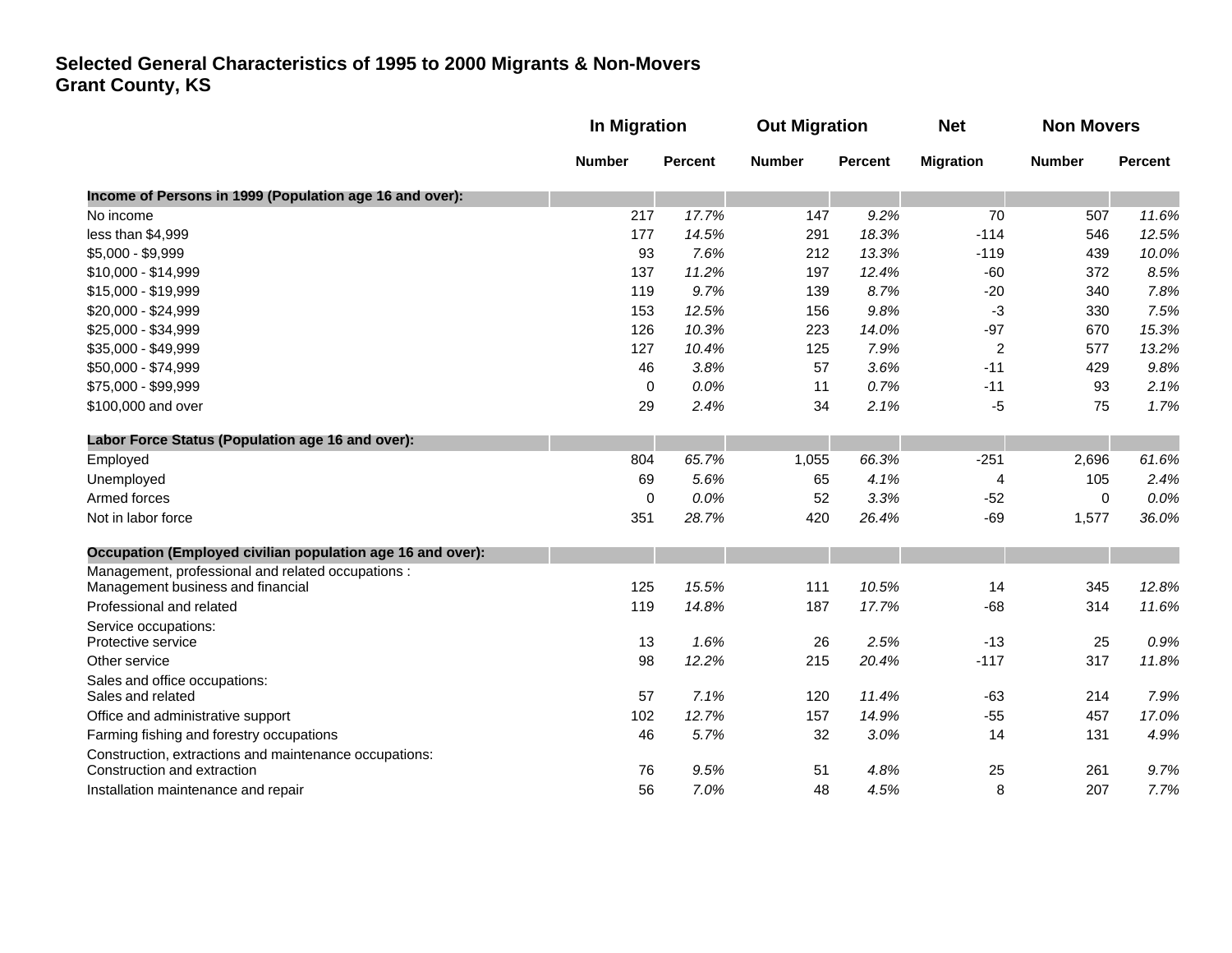|                                                                           | <b>In Migration</b> |                | <b>Out Migration</b> |                | <b>Net</b>              | <b>Non Movers</b> |                |
|---------------------------------------------------------------------------|---------------------|----------------|----------------------|----------------|-------------------------|-------------------|----------------|
|                                                                           | <b>Number</b>       | <b>Percent</b> | <b>Number</b>        | <b>Percent</b> | <b>Migration</b>        | <b>Number</b>     | <b>Percent</b> |
| <b>Occupation (continued):</b>                                            |                     |                |                      |                |                         |                   |                |
| Production, transportation and material moving occupations:<br>Production | 44                  | 5.5%           | 56                   | 5.3%           | $-12$                   | 219               | 8.1%           |
| Transportation and material moving                                        | 68                  | 8.5%           | 52                   | 4.9%           | 16                      | 206               | 7.6%           |
| Industry (Employed civilian population age 16 and over):                  |                     |                |                      |                |                         |                   |                |
| Agriculture, forestry, fishing, and hunting                               | 100                 | 12.4%          | 71                   | 6.7%           | 29                      | 332               | 12.3%          |
| Mining                                                                    | 42                  | 5.2%           | 39                   | 3.7%           | 3                       | 224               | 8.3%           |
| Construction                                                              | 84                  | 10.4%          | 108                  | 10.2%          | $-24$                   | 220               | 8.2%           |
| Manufacturing                                                             | 40                  | 5.0%           | 57                   | 5.4%           | $-17$                   | 173               | 6.4%           |
| Wholesale trade                                                           | 35                  | 4.4%           | 39                   | 3.7%           | $-4$                    | 65                | 2.4%           |
| Retail trade                                                              | 47                  | 5.8%           | 201                  | 19.1%          | $-154$                  | 234               | 8.7%           |
| Transportation, warehousing, and utilities                                | 77                  | 9.6%           | 51                   | 4.8%           | 26                      | 338               | 12.5%          |
| Information                                                               | 26                  | 3.2%           | 3                    | 0.3%           | 23                      | 112               | 4.2%           |
| Finance, insurance, real estate, and rental and leasing                   | 32                  | 4.0%           | 40                   | 3.8%           | -8                      | 126               | 4.7%           |
| Prof., sci., mgmt, admin. & waste mgmt services                           | 50                  | 6.2%           | 69                   | 6.5%           | $-19$                   | 61                | 2.3%           |
| Educational, health, and social services                                  | 175                 | 21.8%          | 273                  | 25.9%          | $-98$                   | 410               | 15.2%          |
| Arts, ent., rec., accommodation, & food services                          | 60                  | 7.5%           | 78                   | 7.4%           | $-18$                   | 126               | 4.7%           |
| Other services (except public administration)                             | 15                  | 1.9%           | 13                   | 1.2%           | $\overline{\mathbf{c}}$ | 214               | 7.9%           |
| Public administration                                                     | 21                  | 2.6%           | 13                   | 1.2%           | 8                       | 61                | 2.3%           |
| <b>Marital Status (Population age 15 and over):</b>                       |                     |                |                      |                |                         |                   |                |
| Now married (except separated)                                            | 809                 | 64.1%          | 758                  | 46.6%          | 51                      | 3,115             | 68.9%          |
| Widowed                                                                   | 68                  | 5.4%           | 66                   | 4.1%           | 2                       | 261               | 5.8%           |
| <b>Divorced</b>                                                           | 77                  | 6.1%           | 172                  | 10.6%          | $-95$                   | 336               | 7.4%           |
| Separated                                                                 | 42                  | 3.3%           | 23                   | 1.4%           | 19                      | 42                | 0.9%           |
| Never married                                                             | 267                 | 21.1%          | 606                  | 37.3%          | $-339$                  | 768               | 17.0%          |
| Poverty Status in 1999 (Population for whom determined):                  |                     |                |                      |                |                         |                   |                |
| Family income in 1999 below poverty level                                 | 178                 | 12.2%          | 306                  | 17.2%          | $-128$                  | 526               | 9.3%           |
| Family income in 1999 at or above poverty level                           | 1,285               | 87.8%          | 1,473                | 82.8%          | $-188$                  | 5,150             | 90.7%          |